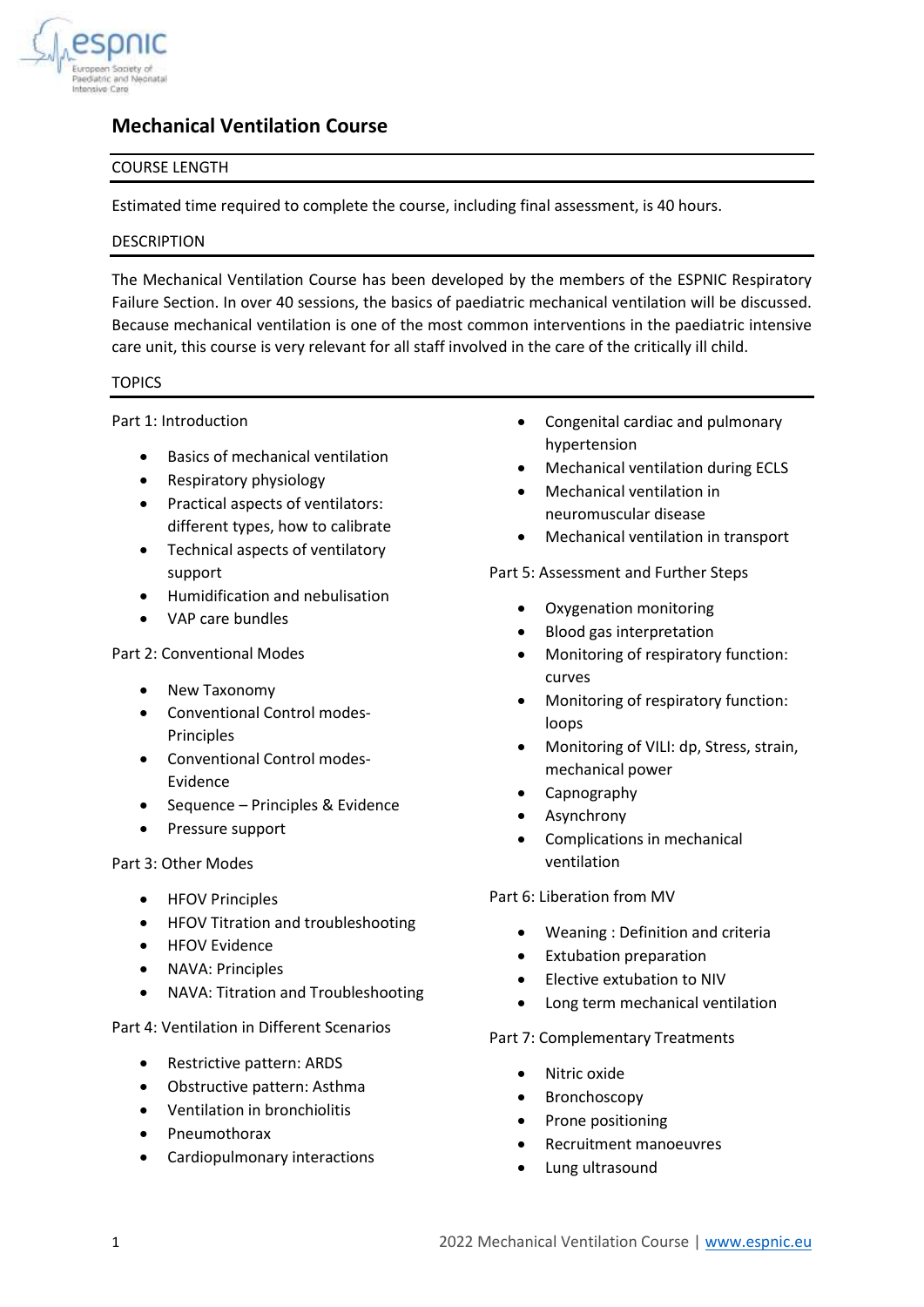

#### FORMAT

This course is composed of 4 elements:

- 1. Video lectures with accompanying PDF of the presentation slides
- 2. Short multiple-choice assessment after each lecture
- 3. Final assessment with multiple-choice questions about the lecture content
- 4. Post-course evaluation survey

The course materials are hosted on the Didacticaweb platform. After registering for the course, you will receive credentials to access the course on the platform. Access to the course will be limited to the course period, which runs from 18 April 2022 to 18 August 2022. After 18 August 2022, the course will be closed and it will no longer be possible to access the course materials or take the final assessment.

### ASSESSMENT DETAILS

The course concludes with a multiple-choice final assessment. Participants have 3 attempts to take the final assessment. The highest score will be recorded as the final score for the course. A final score of 75% is required to pass the final assessment.

### COMPLETION REQUIREMENTS

To successfully complete the course and receive a certificate of completion, participants must watch all lectures, receive a minimum score of 75% on the final assessment, and complete the course evaluation survey within the course opening period (18 April – 18 August 2022). Participants who attempt the final assessment but do not pass will be eligible for a certificate of participation.

### IMPORTANT DATES

| <b>Registration Closes</b>              | 18 July 2022 at 23.59 CEST   |
|-----------------------------------------|------------------------------|
| Final Date to Complete Final Assessment | 18 August 2022 at 23.59 CEST |
| Course Certificates Issued              | Week of 29 August 2022       |

#### PRICES

| <b>ESPNIC Members</b>     | EUR<br>100        |
|---------------------------|-------------------|
| <b>Non-ESPNIC Members</b> | 180<br><b>EUR</b> |

#### **TESTIMONIAL**

"This course is very useful for those of us who work in the areas of paediatric and neonatal intensive care, as it addresses the specific and updated points regarding the management of our patients, supported by the experience of the instructors and above all based on scientific evidence." -Participant of course in 2021

### CONTACT US

For questions about this course, please email us at [education@espnic.eu.](mailto:education@espnic.eu)

#### REGISTER

[Register for the course here.](https://www.espnic.online/index.php/courses/mechanical-ventilation)